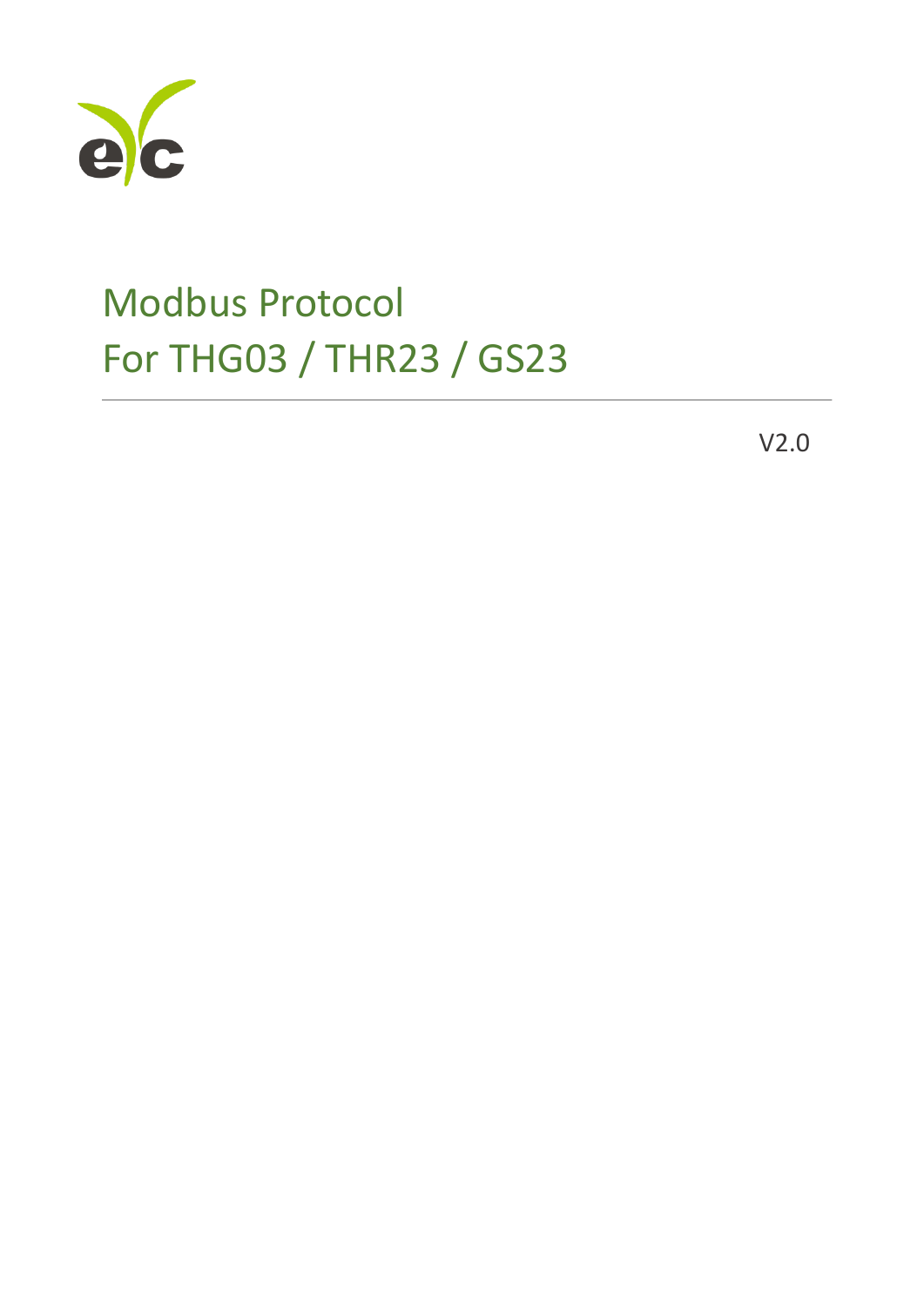#### *Introduction*

This document describes the protocol detail of Modbus for THG03 / THR23 / GS23

#### **Hardware interface**

- The interface on the sensor is RS-485.
- Hardware named D+, D-
- Meet the standards TIA/EIA-232-F and TIA/EIA-485-A

#### **RS-485 Address, Baud rate, Data format**

- Address: 1~247
- Baud rate: 9600, 19200, 38400, 57600, 115200
- Parity: None, Even, Odd
- Data length: 8 bit
- Stop bit: 1 or 2 bit
- Default Address = 1, Data format= 9600, N81

### **About Modbus (ref PI–MBUS–300)**

- Support RTU mode
- Broadcast support (Address 0)
- Bit addressable items (i.e. Coils and Discrete inputs) will not be implemented
- Measurement Values are represented in IEEE 754 single-precision 32-bit floating point type [http://en.wikipedia.org/wiki/IEEE\\_754](http://en.wikipedia.org/wiki/IEEE_754)
- Modbus protocol structure:
	- **1st byte: Address (1~247)**
	- 2nd byte: Function code (1 byte)
	- 3~Nth bytes: Data bytes
	- $\blacksquare$  N+1th~N+2th byte: CRC (16 bits), LSB first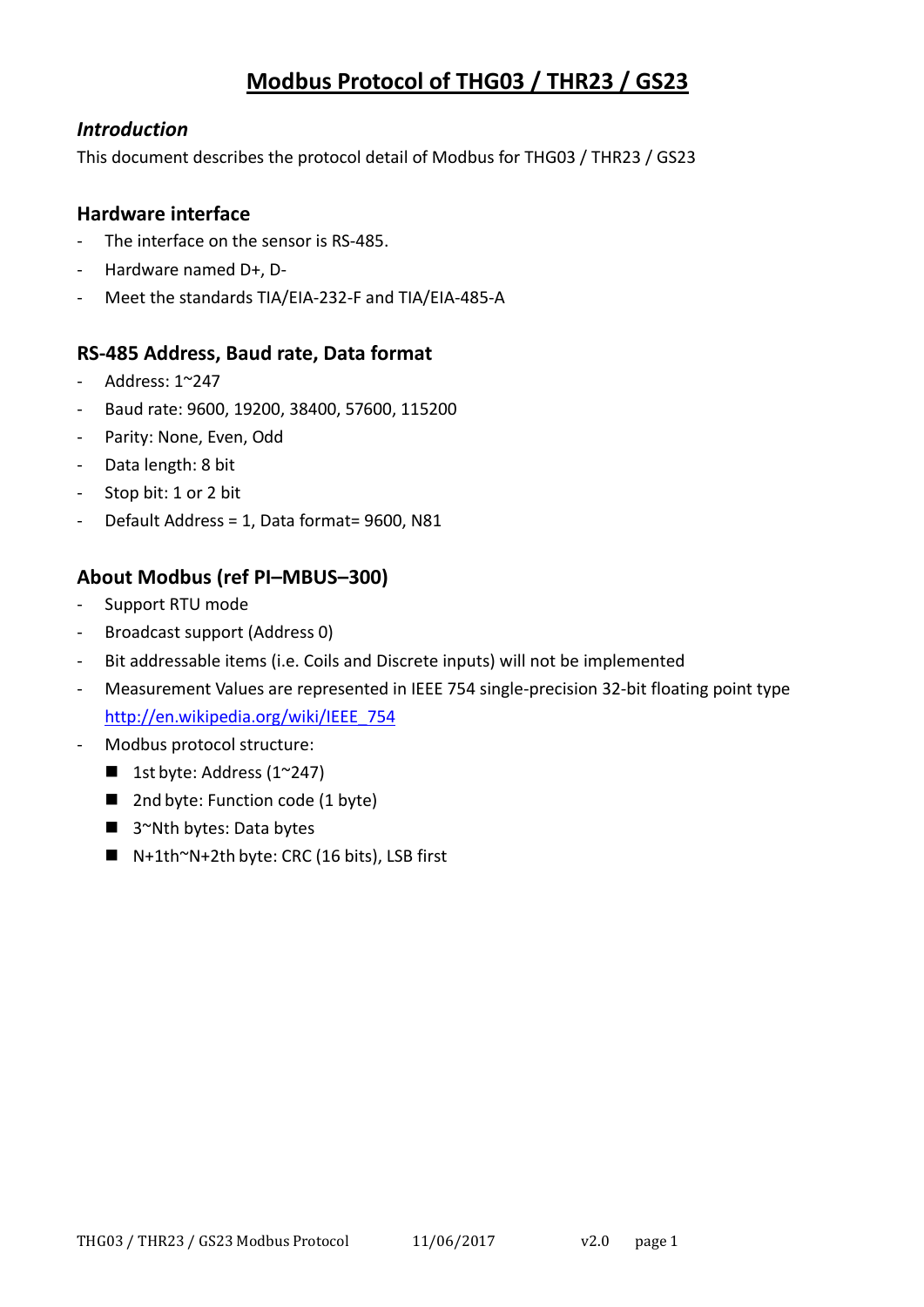| <b>Item</b>    | <b>Address</b> | <b>Address</b> | Parameter                | Point Type              | Data Type    | Value           |
|----------------|----------------|----------------|--------------------------|-------------------------|--------------|-----------------|
| No.            |                | <b>HEX</b>     |                          |                         |              |                 |
| 1              | 01             | 0001H          | Temperature              | <b>HOLDING REGISTER</b> | Floating Pt. | $^{\circ}C$     |
| $\overline{2}$ | 05             | 0005H          | <b>Relative Humidity</b> | <b>HOLDING REGISTER</b> | Floating Pt. | %               |
| 3              | 09             | 0009H          | Carbon Dioxide (CO2)     | <b>HOLDING REGISTER</b> | Floating Pt. | <b>PPM</b>      |
| 4              | 562            | 0232H          | Carbon Dioxide (CO2)     | <b>HOLDING REGISTER</b> | Integer      | <b>PPM</b>      |
| 5              | 564            | 0234H          | Temperature              | <b>HOLDING REGISTER</b> | Integer      | $\degree$ C x10 |
| 6              | 566            | 0236H          | <b>Relative Humidity</b> | <b>HOLDING REGISTER</b> | Integer      | % x10           |

#### **Instrument Holding Registers for application engineering (ex: ModScan)**

- The base address is 1 rather than 0 in ModScan application.

- The register shown on the table is 1 byte whereas the ModScan 2 bytes.

- So the corresponding value against address 5of the "table" would be address 40003 of the ModScan

| ته                     |                |  | ModSca1                                                                 |
|------------------------|----------------|--|-------------------------------------------------------------------------|
| <b>Instrument Hold</b> |                |  | 0001<br>Address:                                                        |
| Item-                  | <b>Address</b> |  | 8<br>03:<br>Length:                                                     |
| No.                    | 1 byte         |  |                                                                         |
| $1 \circ$              | $01\circ$      |  | $2$ byte<br>40001:1<3B3EH>                                              |
| 2e                     | 05e            |  | $40002:3 \times 41 \text{COH}$<br>$40003:2 \times \text{ATEDH}$         |
| $3\sigma$              | 09e            |  | $5\langle 4273H \rangle$<br>40004:<br>40005:<br>$\langle 2000H \rangle$ |
| $4\phi$                | $13\degree$    |  | 40006:<br><4495H                                                        |
|                        |                |  | 40007:<br>$\langle 0000H \rangle$<br>40008:<br><0000H                   |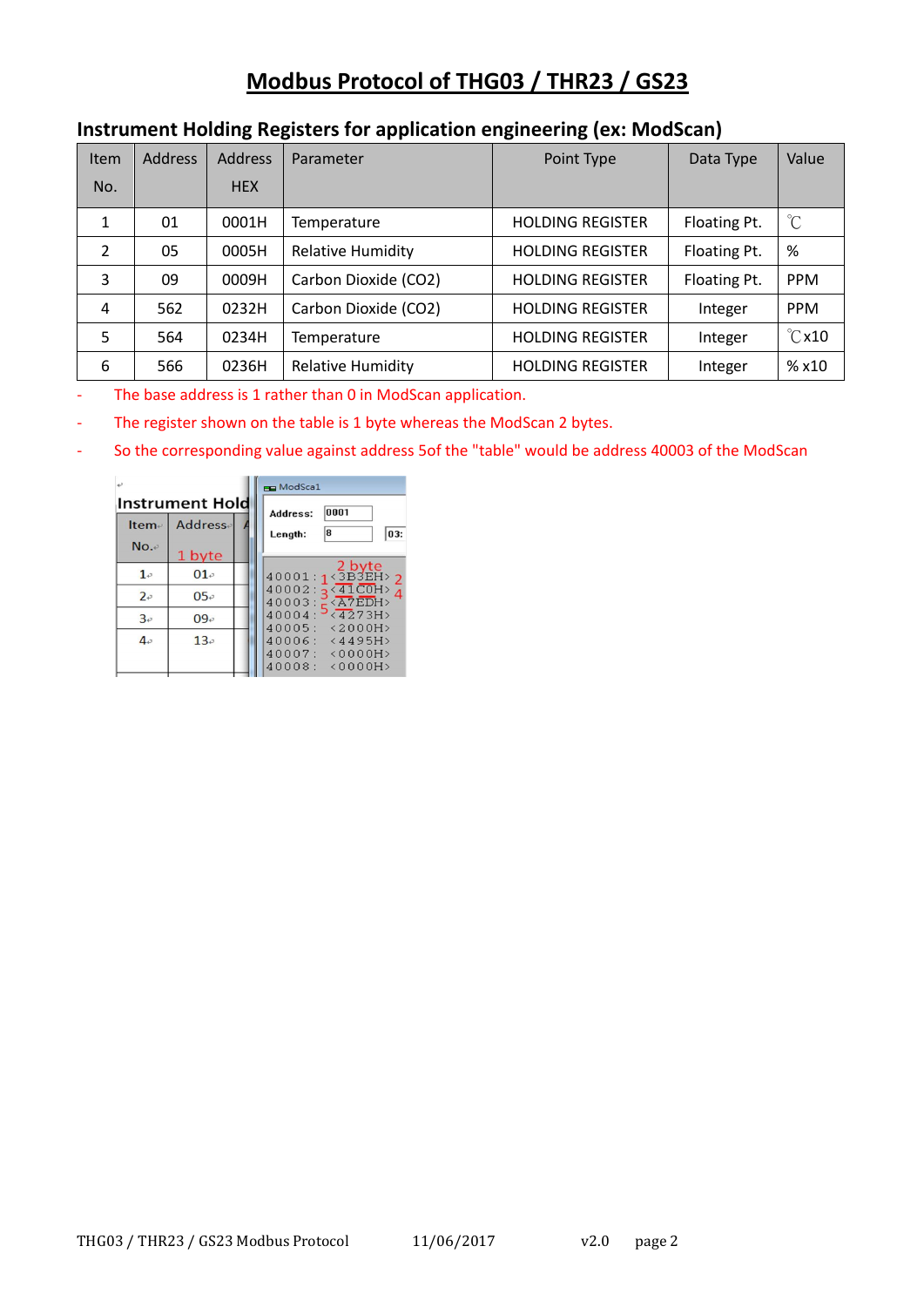#### **Instrument Holding Registers (rev 0.1)**

| Item           | Address | <b>Address</b> | Parameter                                    | <b>Data</b>  | Data Type        | Value     |
|----------------|---------|----------------|----------------------------------------------|--------------|------------------|-----------|
| No.            |         | <b>HEX</b>     |                                              | <b>Bytes</b> |                  |           |
| Information    |         |                |                                              |              |                  |           |
| $\mathbf{1}$   | 65-80   | 0041H-0050H    | <b>Model Name</b>                            | 16 bytes     | <b>ASCII</b>     |           |
| $\overline{2}$ | 81-96   | 0051H-0060H    | Serial Number                                | 16 bytes     | <b>ASCII</b>     |           |
| 3              | 97-112  | 0061H-0070H    | Firmware version                             | 16 bytes     | <b>ASCII</b>     |           |
|                |         |                | RS-485 Slave Address, Baud rate, Data format |              |                  |           |
| 4              | 129     | 0081H          | <b>Slave Address</b>                         | 1 bytes      | unsigned Integer | $1 - 247$ |
| 5              | 131     | 0083H          | <b>Baud rate</b>                             | 1 bytes      | unsigned Integer | 0:9600    |
|                |         |                |                                              |              |                  | 1:19200   |
|                |         |                |                                              |              |                  | 2:38400   |
|                |         |                |                                              |              |                  | 3:57600   |
|                |         |                |                                              |              |                  | 4:115200  |
| 6              | 133     | 0085H          | Data type                                    | 1 bytes      | unsigned Integer | 0: N81    |
|                |         |                |                                              |              |                  | 1: N82    |
|                |         |                |                                              |              |                  | 2: E81    |
|                |         |                |                                              |              |                  | 3: E82    |
|                |         |                |                                              |              |                  | 4:081     |
|                |         |                |                                              |              |                  | 5:082     |

#### **ASCII format, Item No. 1-3**

| 1st Word |      | 2nd Word |           | 3rd Word |    | 4th Word                       |    | 5th Word              |     | <b>6th Word</b> |      | 7th Word |      | 8th Word |      |
|----------|------|----------|-----------|----------|----|--------------------------------|----|-----------------------|-----|-----------------|------|----------|------|----------|------|
| Hi       | LO   | Hi       | Lo        | Hi       | Lo | Hi                             | Lo | Hi                    | Lo. | Hi              |      | Hi       | LO   | Hi       | Lo   |
| byte     | byte |          | byte byte | byte     |    | $ $ byte $ $ byte $ $ byte $ $ |    | $ $ byte $ $ byte $ $ |     | byte            | byte | byte     | byte | byte     | byte |

"ABCDEF0123456789" is represented in byte of hexadecimal as

<41><42><43><44><45><46><30><31><32><33><34><35><36><37><38><39>

#### **IEEE754 format**

|             | Data Hi Word, Hi Byte   Data Hi Word, Lo Byte   Data Lo Word, Hi Byte   Data Lo Word, Lo Byte |             |             |  |
|-------------|-----------------------------------------------------------------------------------------------|-------------|-------------|--|
| l seee eeee | <b>EMMM</b>                                                                                   | <b>MMMM</b> | <b>MMMM</b> |  |
|             | <b>MMMM</b>                                                                                   | <b>MMMM</b> | <b>MMMM</b> |  |

#### **Where**

S represents the sign bit where 1 is negative and 0 is positive

E is the two's complement exponent with an offset of 127 i.e. an exponent of zero is represented by 127, an exponent of 1 by 128 etc.

M is the 23-bit normal mantissa. The highest bit is always 1 and, therefore, is not stored.

Using the above format the floating point number 23.83 is represented in byte of hexadecimal as <41><BE><A3><D7>:

THG03 / THR23 / GS23 Modbus Protocol 11/06/2017 v2.0 page 3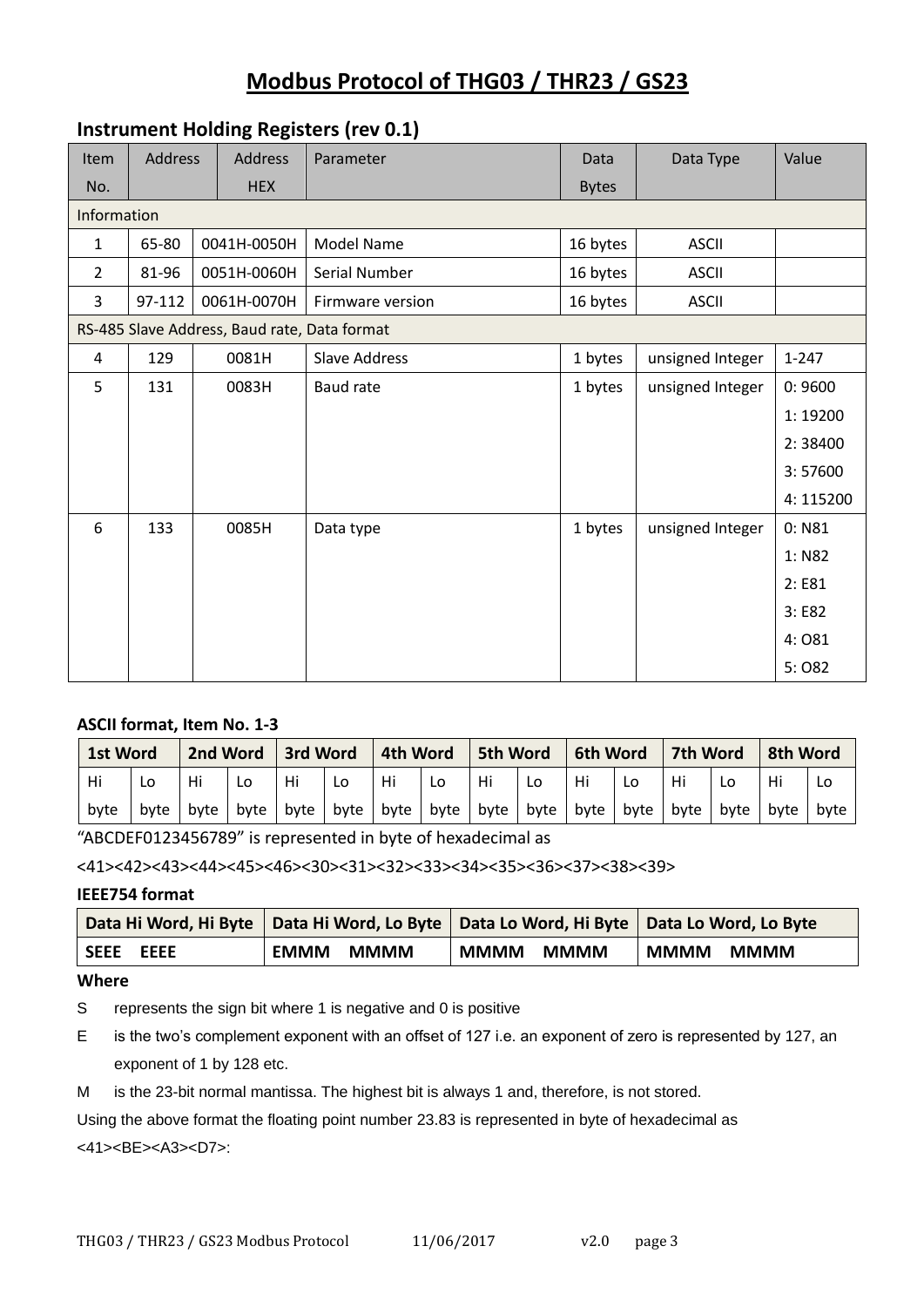| Data Hi Word, Hi Byte   Data Hi Word, Lo Byte   Data Lo Word, Hi Byte   Data Lo Word, Lo Byte |             |      |      |
|-----------------------------------------------------------------------------------------------|-------------|------|------|
| 0x41                                                                                          | <b>OxBE</b> | 0xA3 | 0xD7 |

### **Communication Examples**

#### **Read Temperature Measurement Value**

| Request the host (PC or PLC) to polling the data of GTH53 |               |             |             |  |  |  |
|-----------------------------------------------------------|---------------|-------------|-------------|--|--|--|
| <b>Field Name</b>                                         | Value         | Type        | <b>Byte</b> |  |  |  |
| <b>Address of Transmit</b>                                | $1 - 247$     | <b>Byte</b> |             |  |  |  |
| <b>Read Holding registers</b>                             | 03            | <b>Byte</b> |             |  |  |  |
| <b>Starting Address Hi</b>                                | 00            | <b>Byte</b> | 1           |  |  |  |
| <b>Starting Address Lo</b>                                | 00            | <b>Byte</b> | 1           |  |  |  |
| No. of registers Hi                                       | 00            | <b>Byte</b> | 1           |  |  |  |
| No. of registers Lo                                       | 02            | <b>Byte</b> | 1           |  |  |  |
| CRC Lo                                                    | <b>CRC Lo</b> | <b>Byte</b> | 1           |  |  |  |
| <b>CRC Hi</b>                                             | <b>CRC Hi</b> | <b>Byte</b> | 1           |  |  |  |

\*Registers of Temperature are 0x00 ~ 0x03

| Response GTH53 response data to the host (PC or PLC) |               |             |             |  |  |  |
|------------------------------------------------------|---------------|-------------|-------------|--|--|--|
| <b>Field Name</b>                                    | Value         | <b>Type</b> | <b>Byte</b> |  |  |  |
| <b>Address of Transmit</b>                           | $1 - 247$     | <b>Byte</b> |             |  |  |  |
| <b>Read Holding registers</b>                        | 03            | <b>Byte</b> |             |  |  |  |
| <b>Byte Count</b>                                    | 04            | <b>Byte</b> |             |  |  |  |
| IEEE 754 Data Lo Word, Hi Byte                       | 0xA3          | <b>Byte</b> |             |  |  |  |
| IEEE 754 Data Lo Word, Lo Byte                       | 0xD7          | <b>Byte</b> | 1           |  |  |  |
| IEEE 754 Data Hi Word, Hi Byte                       | 0x41          | <b>Byte</b> |             |  |  |  |
| IEEE 754 Data Hi Word, Lo Byte                       | 0xBE          | <b>Byte</b> | 1           |  |  |  |
| <b>CRC Lo</b>                                        | <b>CRC</b> Lo | <b>Byte</b> |             |  |  |  |
| <b>CRC Hi</b>                                        | <b>CRC Hi</b> | <b>Byte</b> |             |  |  |  |

\* the floating point number 23.83 is represented in byte of hexadecimal as <41><BE><A3><D7>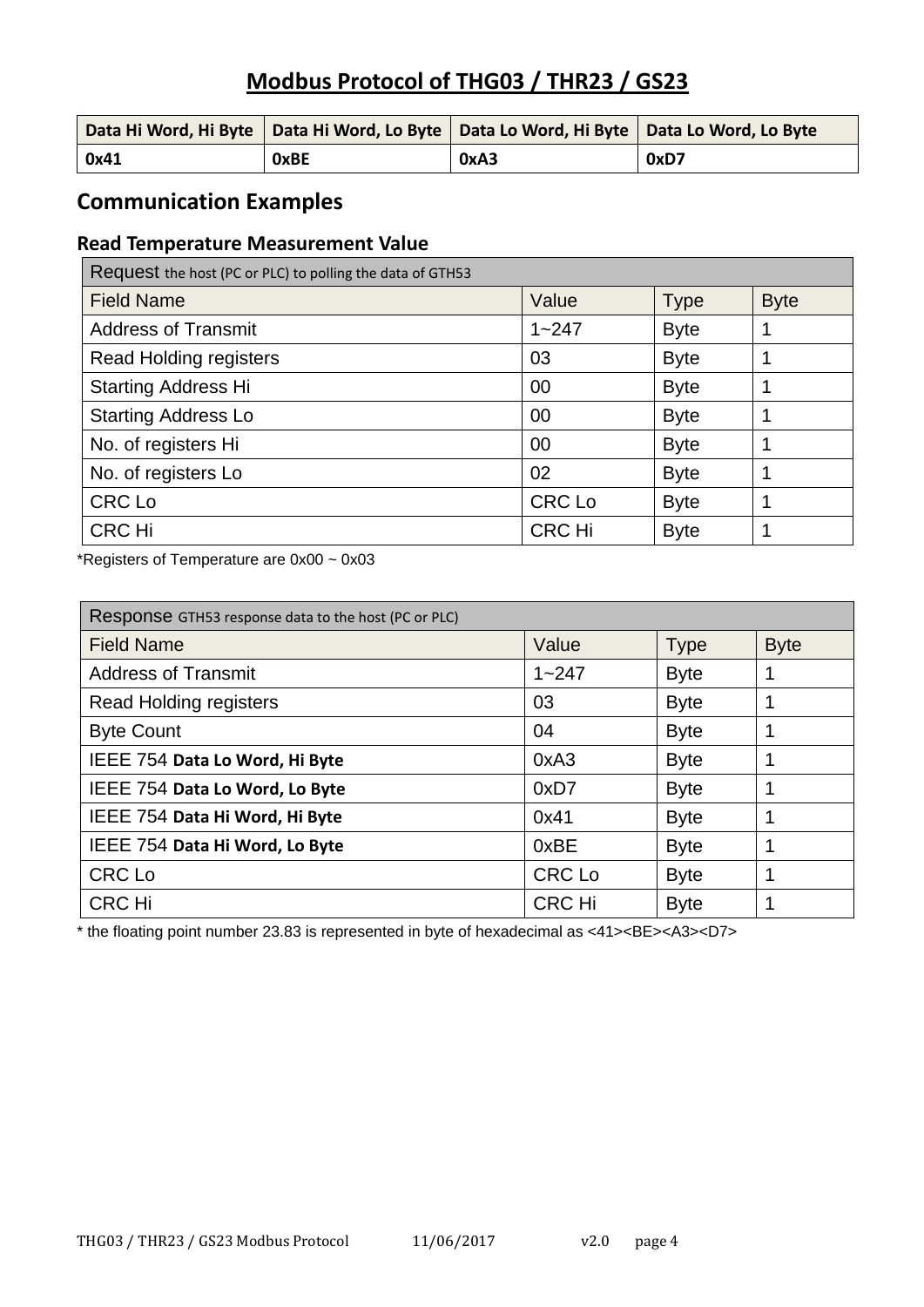### **Read Relativity Humidity Measurement Value**

| Request the host (PC or PLC) to polling the data of THG03 |               |             |             |  |  |  |
|-----------------------------------------------------------|---------------|-------------|-------------|--|--|--|
| <b>Field Name</b>                                         | Value         | <b>Type</b> | <b>Byte</b> |  |  |  |
| <b>Address of Transmit</b>                                | $1 - 247$     | <b>Byte</b> | 1           |  |  |  |
| <b>Read Holding registers</b>                             | 03            | <b>Byte</b> | 1           |  |  |  |
| <b>Starting Address Hi</b>                                | 00            | <b>Byte</b> | 1           |  |  |  |
| <b>Starting Address Lo</b>                                | 04            | <b>Byte</b> |             |  |  |  |
| No. of registers Hi                                       | 00            | <b>Byte</b> | 1           |  |  |  |
| No. of registers Lo                                       | 02            | <b>Byte</b> | 1           |  |  |  |
| CRC Lo                                                    | <b>CRC Lo</b> | <b>Byte</b> | 1           |  |  |  |
| CRC Hi                                                    | <b>CRC Hi</b> | <b>Byte</b> | 1           |  |  |  |

\*Registers of Relativity Humidity are 0x04 ~ 0x07

| Response THG03 response data to the host (PC or PLC) |               |             |             |  |  |  |
|------------------------------------------------------|---------------|-------------|-------------|--|--|--|
| <b>Field Name</b>                                    | Value         | <b>Type</b> | <b>Byte</b> |  |  |  |
| <b>Address of Transmit</b>                           | $1 - 247$     | <b>Byte</b> |             |  |  |  |
| <b>Read Holding registers</b>                        | 03            | <b>Byte</b> |             |  |  |  |
| <b>Byte Count</b>                                    | 04            | <b>Byte</b> | 1           |  |  |  |
| IEEE 754 Data Lo Word, Hi Byte                       | 0x77          | <b>Byte</b> | 1           |  |  |  |
| IEEE 754 Data Lo Word, Lo Byte                       | 0xCF          | <b>Byte</b> | 1           |  |  |  |
| IEEE 754 Data Hi Word, Hi Byte                       | 0x42          | <b>Byte</b> | 1           |  |  |  |
| IEEE 754 Data Hi Word, Lo Byte                       | 0x13          | <b>Byte</b> | 1           |  |  |  |
| <b>CRC</b> Lo                                        | <b>CRC Lo</b> | <b>Byte</b> | 1           |  |  |  |
| <b>CRC Hi</b>                                        | <b>CRC Hi</b> | <b>Byte</b> | 1           |  |  |  |

\* the floating point number 36.87 is represented in byte of hexadecimal as <42><13><77><CF>: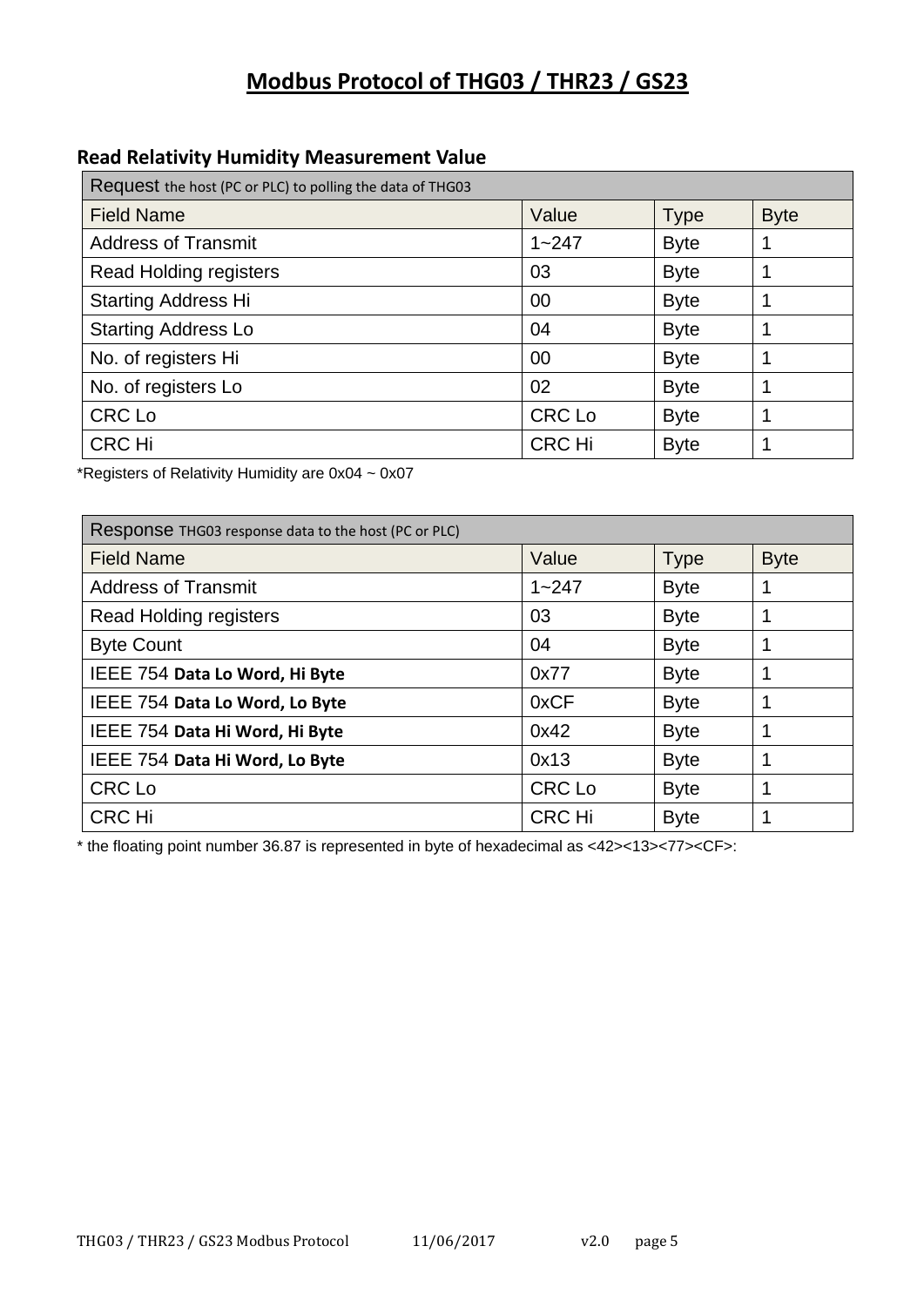#### **Read Temperature Measurement Value In Integer**

| Request the host (PC or PLC) to polling the data of THG03 |               |             |             |  |  |  |
|-----------------------------------------------------------|---------------|-------------|-------------|--|--|--|
| <b>Field Name</b>                                         | Value         | <b>Type</b> | <b>Byte</b> |  |  |  |
| <b>Address of Transmit</b>                                | $1 - 247$     | <b>Byte</b> | 1           |  |  |  |
| Read Holding registers                                    | 03            | <b>Byte</b> | 1           |  |  |  |
| <b>Starting Address Hi</b>                                | 02            | <b>Byte</b> |             |  |  |  |
| <b>Starting Address Lo</b>                                | 33            | <b>Byte</b> | 1           |  |  |  |
| No. of registers Hi                                       | 00            | <b>Byte</b> | 1           |  |  |  |
| No. of registers Lo                                       | 01            | <b>Byte</b> | 1           |  |  |  |
| <b>CRC Lo</b>                                             | <b>CRC Lo</b> | <b>Byte</b> |             |  |  |  |
| CRC Hi                                                    | <b>CRC Hi</b> | <b>Byte</b> | 1           |  |  |  |

\*Register of Temperature is 0x0233

| Response THG03 response data to the host (PC or PLC) |               |             |             |  |  |  |
|------------------------------------------------------|---------------|-------------|-------------|--|--|--|
| <b>Field Name</b>                                    | Value         | <b>Type</b> | <b>Byte</b> |  |  |  |
| <b>Address of Transmit</b>                           | $1 - 247$     | <b>Byte</b> |             |  |  |  |
| <b>Read Holding registers</b>                        | 03            | <b>Byte</b> |             |  |  |  |
| <b>Byte Count</b>                                    | 02            | <b>Byte</b> |             |  |  |  |
| Integer Data, Hi Byte                                | 0x00          | <b>Byte</b> |             |  |  |  |
| Integer Data, Lo Byte                                | 0xEE          | <b>Byte</b> |             |  |  |  |
| <b>CRC Lo</b>                                        | <b>CRC Lo</b> | <b>Byte</b> |             |  |  |  |
| <b>CRC Hi</b>                                        | <b>CRC Hi</b> | <b>Byte</b> |             |  |  |  |

\* the integer number 238 is represented in byte of hexadecimal as <00><EE> and the temperature reading is 23.8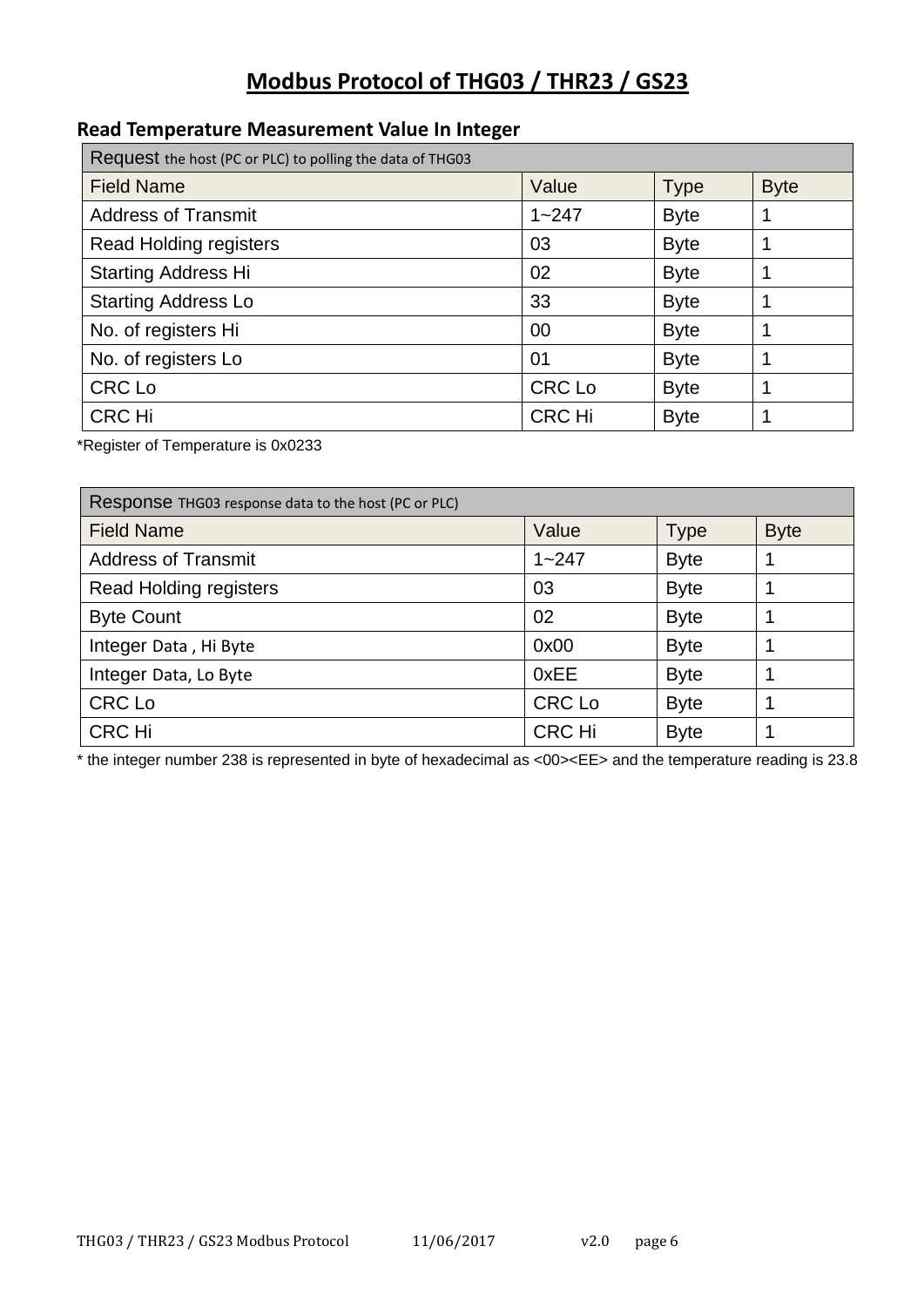#### **Read Relativity Humidity Measurement Value In Integer**

| Request the host (PC or PLC) to polling the data of THG03 |               |             |             |
|-----------------------------------------------------------|---------------|-------------|-------------|
| <b>Field Name</b>                                         | Value         | <b>Type</b> | <b>Byte</b> |
| <b>Address of Transmit</b>                                | $1 - 247$     | <b>Byte</b> |             |
| Read Holding registers                                    | 03            | <b>Byte</b> | 1           |
| <b>Starting Address Hi</b>                                | 02            | <b>Byte</b> |             |
| <b>Starting Address Lo</b>                                | 35            | <b>Byte</b> | 1           |
| No. of registers Hi                                       | 00            | <b>Byte</b> | 1           |
| No. of registers Lo                                       | 01            | <b>Byte</b> | 1           |
| <b>CRC Lo</b>                                             | <b>CRC Lo</b> | <b>Byte</b> | 1           |
| <b>CRC Hi</b>                                             | <b>CRC Hi</b> | <b>Byte</b> | 1           |

\*Register of Temperature is 0x0233

| Response THG03 response data to the host (PC or PLC) |               |             |             |
|------------------------------------------------------|---------------|-------------|-------------|
| <b>Field Name</b>                                    | Value         | <b>Type</b> | <b>Byte</b> |
| <b>Address of Transmit</b>                           | $1 - 247$     | <b>Byte</b> |             |
| Read Holding registers                               | 03            | <b>Byte</b> |             |
| <b>Byte Count</b>                                    | 02            | <b>Byte</b> |             |
| Integer Data, Hi Byte                                | 0x01          | <b>Byte</b> |             |
| Integer Data, Lo Byte                                | 0x71          | <b>Byte</b> |             |
| <b>CRC Lo</b>                                        | <b>CRC Lo</b> | <b>Byte</b> |             |
| <b>CRC Hi</b>                                        | <b>CRC Hi</b> | <b>Byte</b> |             |

\* the integer number 369 is represented in byte of hexadecimal as <01><71> and the humidity reading is 36.9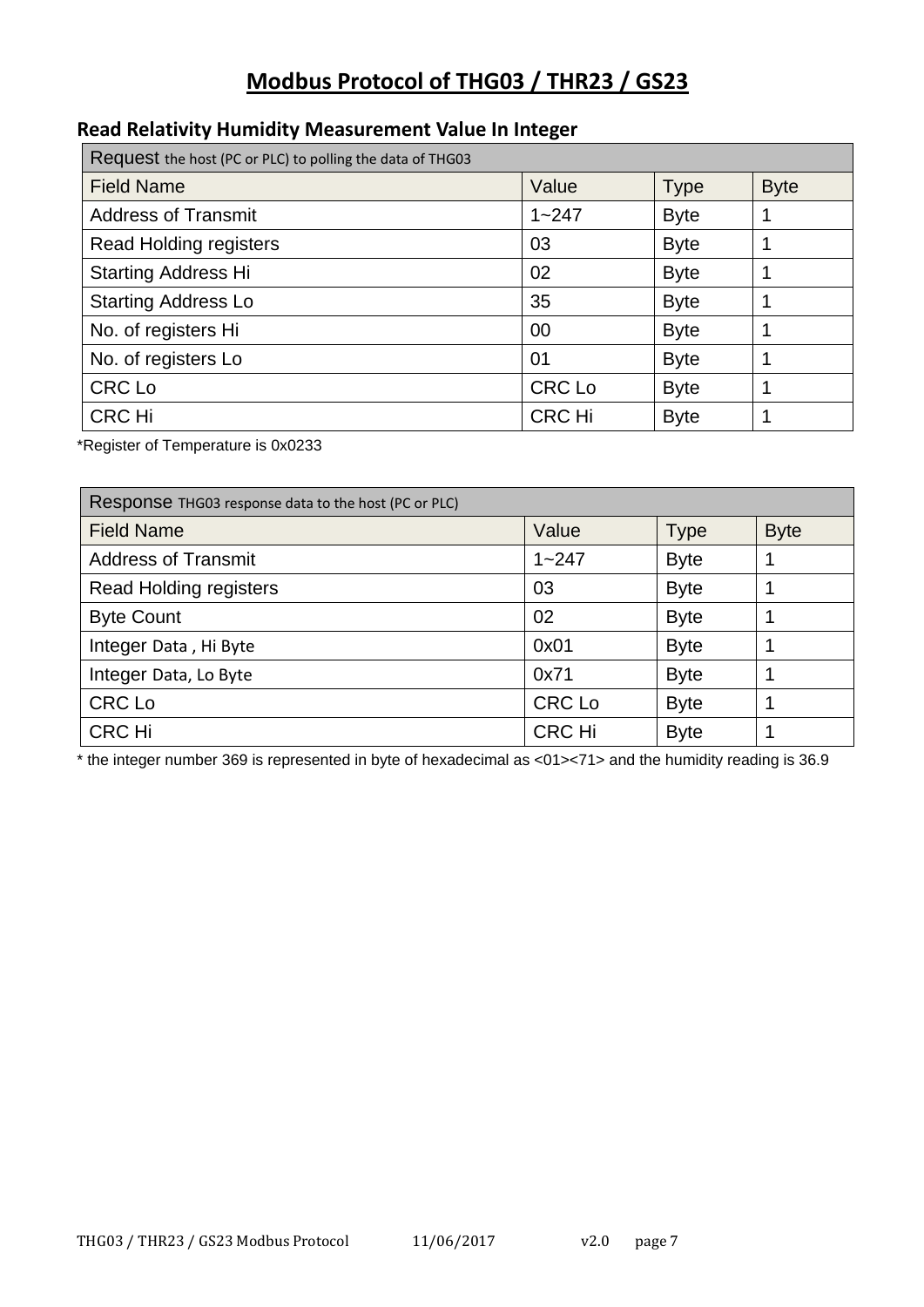#### **Read Serial No.**

| Request the host (PC or PLC) to polling the data of THG03 |               |             |             |
|-----------------------------------------------------------|---------------|-------------|-------------|
| <b>Field Name</b>                                         | Value         | <b>Type</b> | <b>Byte</b> |
| <b>Address of Transmit</b>                                | $1 - 247$     | <b>Byte</b> | 1           |
| <b>Read Holding registers</b>                             | 03            | <b>Byte</b> | 1           |
| <b>Starting Address Hi</b>                                | 00            | <b>Byte</b> | 1           |
| <b>Starting Address Lo</b>                                | 50            | <b>Byte</b> | 1           |
| No. of registers Hi                                       | 00            | <b>Byte</b> | 1           |
| No. of registers Lo                                       | 08            | <b>Byte</b> | 1           |
| CRC Lo                                                    | <b>CRC Lo</b> | <b>Byte</b> |             |
| <b>CRC Hi</b>                                             | <b>CRC Hi</b> | <b>Byte</b> | 1           |

\*Registers of Serial No. are 0x50 ~ 0x5F

| Response THG03 response data to the host (PC or PLC) |               |             |             |
|------------------------------------------------------|---------------|-------------|-------------|
| <b>Field Name</b>                                    | Value         | <b>Type</b> | <b>Byte</b> |
| <b>Address of Transmit</b>                           | $1 - 247$     | <b>Byte</b> | 1           |
| <b>Read Holding registers</b>                        | 03            | <b>Byte</b> | 1           |
| <b>Byte Count</b>                                    | 10            | <b>Byte</b> | 1           |
| 1st Word, Lo byte                                    | 0x4E          | <b>Byte</b> | 1           |
| 1st Word, Hi byte                                    | 0x53          | <b>Byte</b> | 1           |
| 2nd Word, Lo byte                                    | 0x31          | <b>Byte</b> | 1           |
| 2nd Word, Hi byte                                    | 0x30          | <b>Byte</b> | 1           |
| 3rd Word, Lo byte                                    | 0x33          | <b>Byte</b> | 1           |
| 3rd Word, Hi byte                                    | 0x32          | <b>Byte</b> | 1           |
| 4th Word, Lo byte                                    | 0x35          | <b>Byte</b> | 1           |
| 4th Word, Hi byte                                    | 0x34          | <b>Byte</b> | 1           |
| 5th Word, Lo byte                                    | 0x37          | <b>Byte</b> | 1           |
| 5th Word, Hi byte                                    | 0x36          | <b>Byte</b> | 1           |
| 6th Word, Lo byte                                    | 0x39          | <b>Byte</b> | 1           |
| 6th Word, Hi byte                                    | 0x38          | <b>Byte</b> | 1           |
| 7th Word, Lo byte                                    | 0x42          | <b>Byte</b> | 1           |
| 7th Word, Hi byte                                    | 0x41          | <b>Byte</b> | 1           |
| 8th Word, Lo byte                                    | 0x44          | <b>Byte</b> | 1           |
| 8th Word, Hi byte                                    | 0x43          | <b>Byte</b> | 1           |
| <b>CRC Lo</b>                                        | <b>CRC Lo</b> | <b>Byte</b> | 1           |
| <b>CRC Hi</b>                                        | <b>CRC Hi</b> | <b>Byte</b> | 1           |

\*example of Serial No. is "SN0123456789ABCD"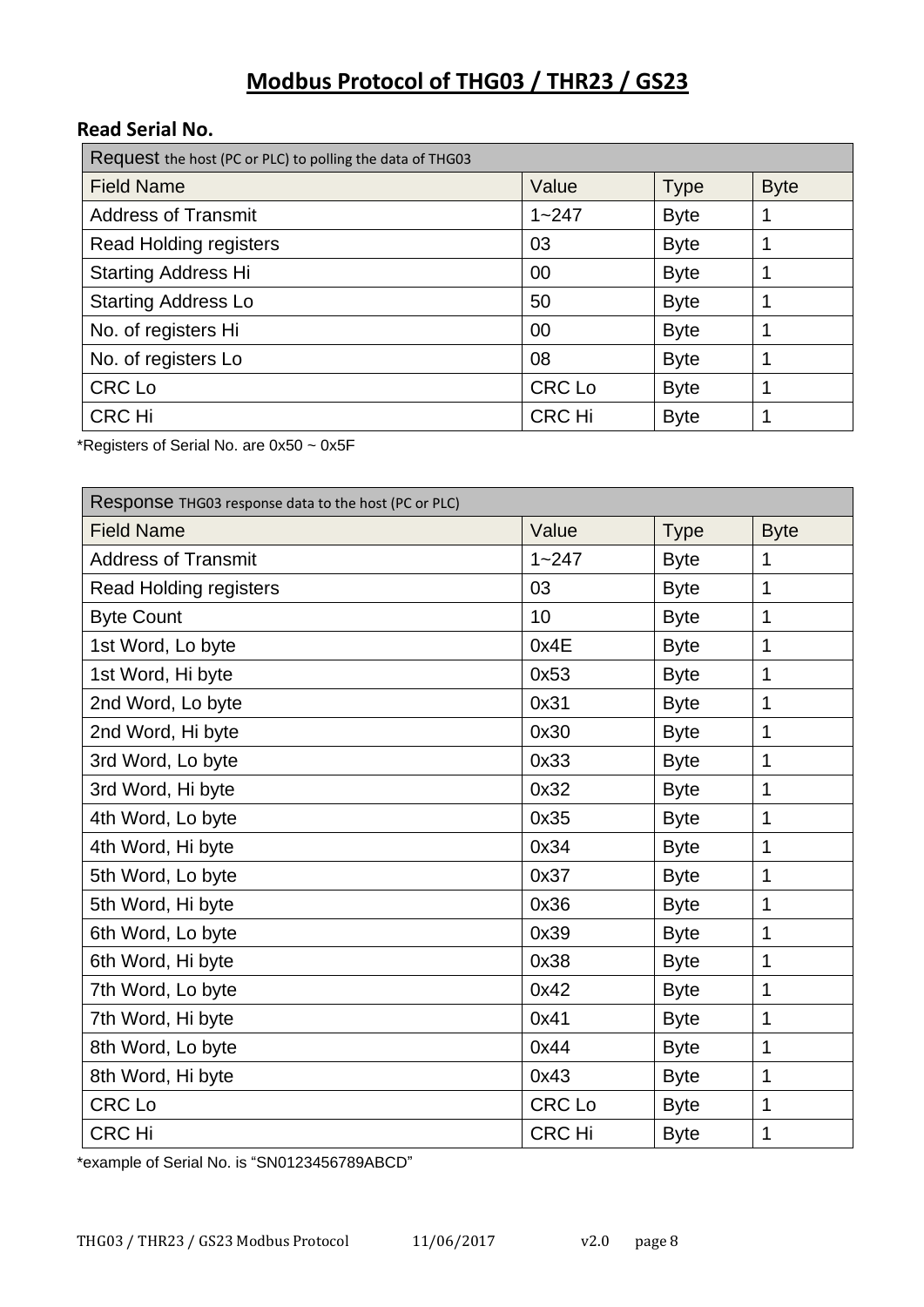#### **Read Firmware Version**

| Request the host (PC or PLC) to polling the data of THG03 |               |             |             |
|-----------------------------------------------------------|---------------|-------------|-------------|
| <b>Field Name</b>                                         | Value         | <b>Type</b> | <b>Byte</b> |
| <b>Address of Transmit</b>                                | $1 - 247$     | <b>Byte</b> | 1           |
| Read Holding registers                                    | 03            | <b>Byte</b> | 1           |
| <b>Starting Address Hi</b>                                | 00            | <b>Byte</b> | 1           |
| <b>Starting Address Lo</b>                                | 60            | <b>Byte</b> | 1           |
| No. of registers Hi                                       | 00            | <b>Byte</b> | 1           |
| No. of registers Lo                                       | 08            | <b>Byte</b> | 1           |
| <b>CRC Lo</b>                                             | <b>CRC Lo</b> | <b>Byte</b> |             |
| <b>CRC Hi</b>                                             | <b>CRC Hi</b> | <b>Byte</b> | 1           |

\*Registers of Firmware Version are 0x60 ~ 0x6F

| Response THG03 response data to the host (PC or PLC) |               |             |                |
|------------------------------------------------------|---------------|-------------|----------------|
| <b>Field Name</b>                                    | Value         | <b>Type</b> | <b>Byte</b>    |
| <b>Address of Transmit</b>                           | $1 - 247$     | <b>Byte</b> | 1              |
| <b>Read Holding registers</b>                        | 03            | <b>Byte</b> | 1              |
| <b>Byte Count</b>                                    | 0A            | <b>Byte</b> | 1              |
| 1st Word, Lo byte                                    | 0x31          | <b>Byte</b> | 1              |
| 1st Word, Hi byte                                    | 0x56          | <b>Byte</b> | 1              |
| 2nd Word, Lo byte                                    | 0x33          | <b>Byte</b> | 1              |
| 2nd Word, Hi byte                                    | 0x32          | <b>Byte</b> | 1              |
| 3rd Word, Lo byte                                    | 0x2E          | <b>Byte</b> | 1              |
| 3rd Word, Hi byte                                    | 0x34          | <b>Byte</b> | $\overline{1}$ |
| 4th Word, Lo byte                                    | 0x36          | <b>Byte</b> | 1              |
| 4th Word, Hi byte                                    | 0x35          | <b>Byte</b> | 1              |
| 5th Word, Lo byte                                    | 0x38          | <b>Byte</b> | 1              |
| 5th Word, Hi byte                                    | 0x37          | <b>Byte</b> | 1              |
| 6th Word, Lo byte                                    | 0x42          | <b>Byte</b> | 1              |
| 6th Word, Hi byte                                    | 0x41          | <b>Byte</b> | 1              |
| 7th Word, Lo byte                                    | 0x44          | <b>Byte</b> | 1              |
| 7th Word, Hi byte                                    | 0x43          | <b>Byte</b> | 1              |
| 8th Word, Lo byte                                    | 0x46          | <b>Byte</b> | 1              |
| 8th Word, Hi byte                                    | 0x45          | <b>Byte</b> | 1              |
| <b>CRC</b> Lo                                        | <b>CRC</b> Lo | <b>Byte</b> | 1              |
| <b>CRC Hi</b>                                        | <b>CRC Hi</b> | <b>Byte</b> | 1              |

\*example of Firmware Version is "V1234.5678ABCDEF"